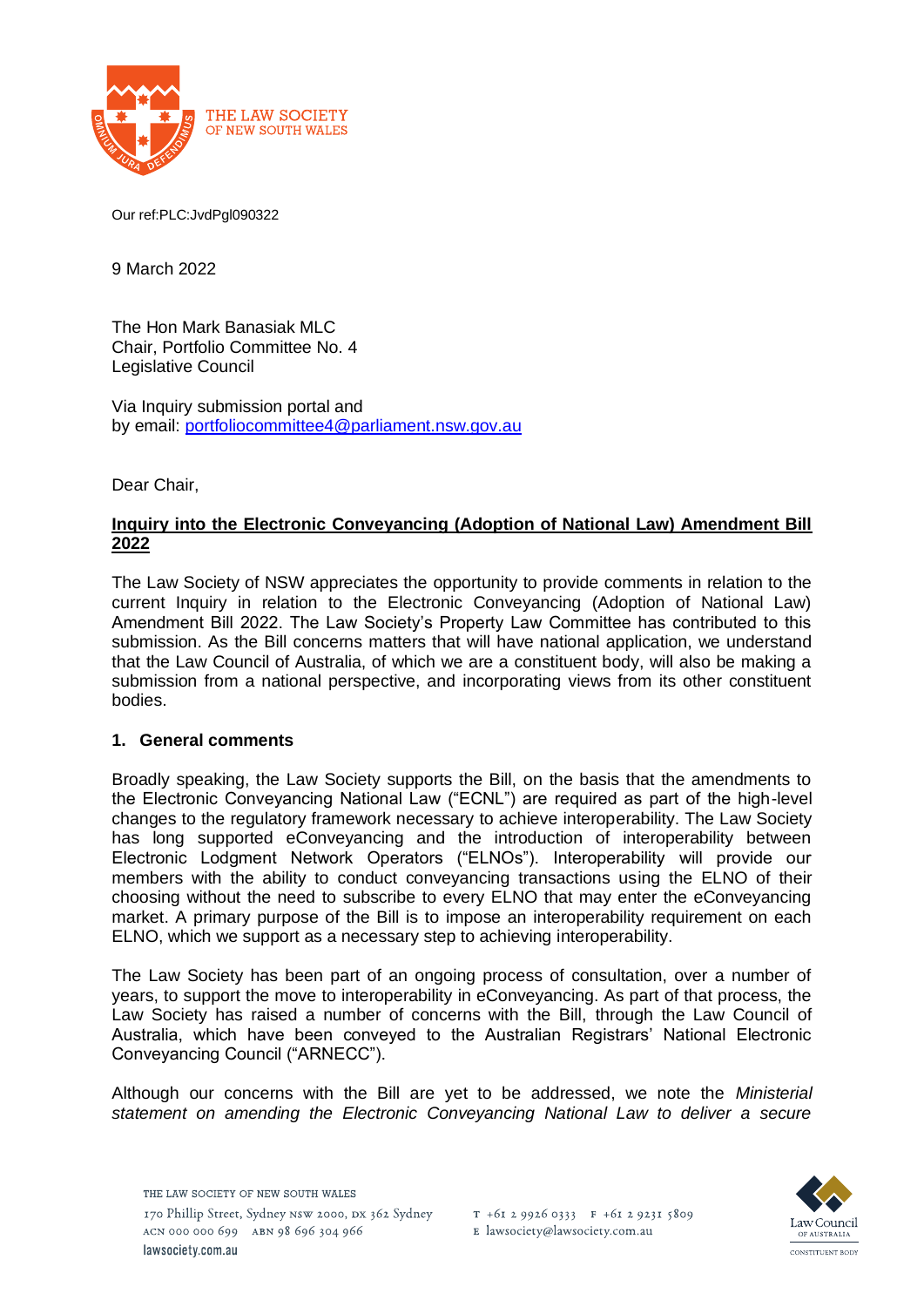*national interoperability regime and effective competition*, dated 28 January 2022 and published on the ARNECC website, states:

Ministers recognise this is a complex reform, which may require multiple regulatory amendments. While the basic requirement for ELNOs to interoperate will be included in the changes to be introduced in February 2022, Ministers recognise that stakeholders have provided important insights during the 2021 ECNL consultation, which must be properly considered. This will occur in 2022, along with the consideration of an enforcement regime, with further amendments to be introduced at a later date. Ministers wish to reiterate their thanks to all those who provided submissions and confirm that they will receive robust consideration.<sup>1</sup>

While we note that the Bill was not amended to reflect feedback received prior to introduction, the Ministerial Statement indicates a clear intent to consider the feedback separately, and the Law Society looks forward to continuing to engage in this consultation process.

We also acknowledge that should amendments to the Bill be made at this stage, it is likely that under the terms of the *Intergovernmental Agreement for an Electronic Conveyancing*  National Law,<sup>2</sup> the amended Bill will be put on hold to enable consideration of the amendments by other jurisdictions, which will significantly delay the passage of the Bill, and potentially the introduction of this important reform.

#### **2. Specific comments on the Bill**

#### **2.1. Approach to the regulation of financial settlement**

The Law Society remains concerned that the amendments to the ECNL may not sufficiently address the wide and varied components of interoperable conveyancing transactions, particularly the financial settlement of interoperable transactions. The ECNL has a focus on the titling and registration aspects of the conveyancing process, consistent with the expertise of ARNECC. However, when considering the practical implications of interoperability, it is important that the regulation of financial settlement is included as part of the revised regulatory framework. This does not mean that the ECNL, or subsidiary provisions, should purport to overlap with the regulation of payment methods, but rather it should effectively provide for the completion of the whole of a conveyancing transaction, including "associated financial transactions".

While we acknowledge the proposed role of an Industry Code in relation to the operation of financial settlement, as referred to in new s  $22(2)(c6)$ , in our view more fundamental changes are required to ensure the ECNL sufficiently captures the completion of an interoperable transaction, including financial settlement. To that end, we are of the view that the Bill would be improved by broadening the definition of "interoperability" in section 3 to ensure it captures financial settlement. Without such a comprehensive definition of "interoperability", some of the new regulatory powers provided to the Registrars under s 22 may arguably be deficient and the amendments to the ECNL may not operate as intended.

<sup>1</sup> Ministerial statement on amending the Electronic Convevancing National Law to deliver a secure national interoperability regime and effective competition, published by ARNECC, 28 January 2022 [https://www.arnecc.gov.au/wp-content/uploads/2022/01/Ministerial-Statement-January-2022.pdf.](https://www.arnecc.gov.au/wp-content/uploads/2022/01/Ministerial-Statement-January-2022.pdf)

<sup>2</sup> Part 10, Intergovernmental Agreement for an Electronic Conveyancing National Law, as published on the ARNECC websit[e https://www.arnecc.gov.au/wp-](https://www.arnecc.gov.au/wp-content/uploads/2021/08/IGA_for_an_Electronic_Conveyancing_National_Law.pdf)

[content/uploads/2021/08/IGA\\_for\\_an\\_Electronic\\_Conveyancing\\_National\\_Law.pdf](https://www.arnecc.gov.au/wp-content/uploads/2021/08/IGA_for_an_Electronic_Conveyancing_National_Law.pdf)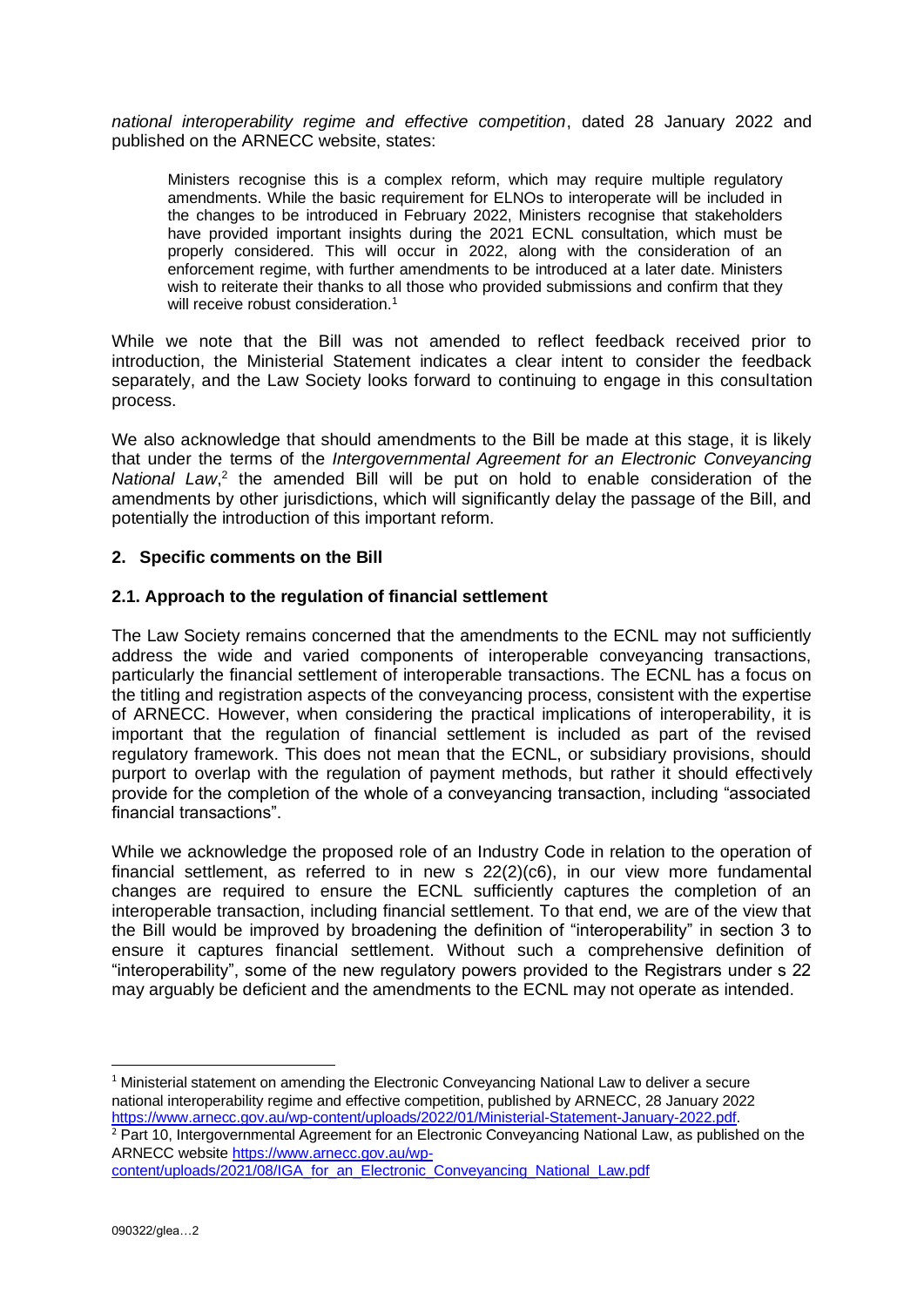We have also suggested that the ECNL adopt the term "ELNO System", a term currently used in the Model Operating Requirements ("MORs"), to ensure the regulation of the financial settlement of a conveyancing transaction is sufficiently addressed. Currently the ECNL provisions use the narrower term "ELN", which, as defined in s 13, focuses only on the preparation and lodging of registry instruments, rather than a more holistic view of the operation of the ELNOs, which importantly includes effecting financial settlement. In our view, s 22 in relation to the Registrar's ability to make MORs should be framed in relation to "ELNO Systems" rather than "ELN", otherwise powers such as that in s 22(2)(c6) in relation to the Industry Code may be inconsistent with the scope of the ECNL.

# **2.2. Interoperability agreements, claims and misapplied funds**

New s 22(2)(c)(i) enables the Registrar to make MORs requiring an ELNO to enter into interoperability agreements with other ELNOs. In the Law Society's view, it is preferable to minimise the content of interoperability agreements between ELNOs. Wherever possible, standard provisions for such interoperability agreements should be prescribed in the MORs, providing transparency for all stakeholders and any potential entrant to the ELNO market. We support the intent for such standardisation in new subsection 22(2)(c)(ii). We acknowledge that some operational matters may need to be included in interoperability agreements and cannot be standardised. However, matters impacting subscribers and their clients, such as claims resolution and liability, should not be left to negotiation between the ELNOs.

In that regard we note new s 22(2)(c5) provides the Registrars with powers to make MORs regarding the resolution of disputes between an ELNO and subscribers or their clients. Where funds are misapplied, a clear framework for the resolution of claims and disputes accessible by subscribers is crucial. Given the Industry Code operates between ELNOs and financial institutions only, s 22(2)(c5) has an important role to play in enabling clarification of a subscriber's ability to access and interact with claims and dispute processes. We look forward to further detail being provided in the MORs in relation to these processes.

# **2.3. Responsibility of the Registrar**

The Law Society does not support the revisions to s 40. While we acknowledge that ARNECC does not regulate financial transactions, that is different to regulating the financial aspects of conveyancing transactions, which is an essential role for ARNECC to play in an interoperable environment. As mentioned earlier, ARNECC has traditionally focused only on the titling and registration aspects of the conveyancing process. That may have been feasible in a single ELNO environment, but it is not appropriate in an interoperable multi-ELNO environment.

# **3. Further consultation**

Stakeholders, regulators and the ELNOs have been involved in detailed consultation for several years now in working towards achieving interoperability. The current complex regulatory framework for eConveyancing requires a major overhaul to achieve this, and the building of the technical solution is highly complex. The Law Society continues to support interoperability and acknowledges that there is significantly more work to be done before interoperability can be delivered. We look forward to participating in the ongoing consultation process to refine the regulatory framework to appropriately address all aspects of an interoperable conveyancing transaction.